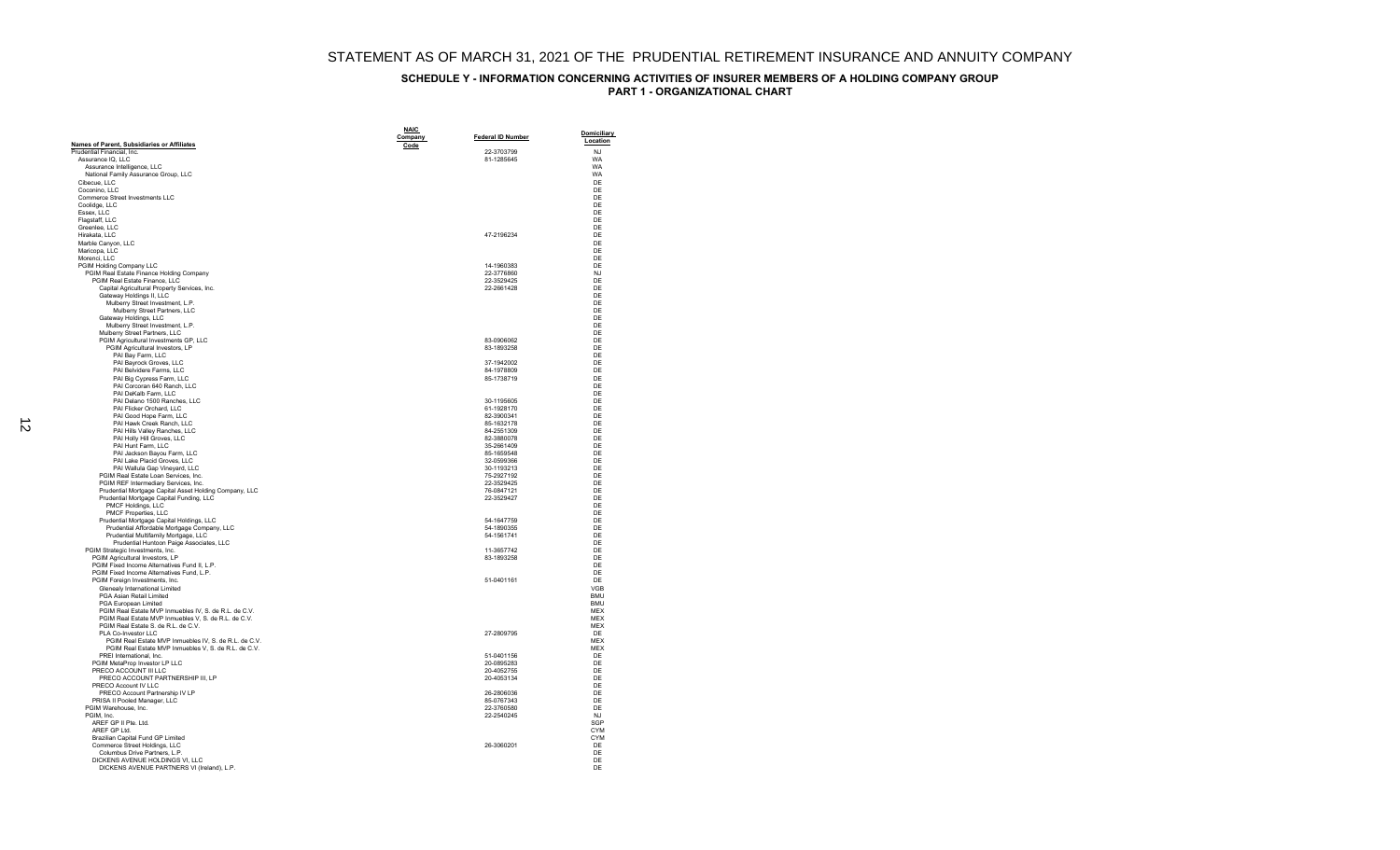| PGIM Capital Partners Management (Feeder) VI, LLC                                            | DE                |
|----------------------------------------------------------------------------------------------|-------------------|
|                                                                                              | DE<br>DE          |
| PGIM Capital Partners Management Fund VI, L.P.<br>DICKENS AVENUE PARTNERS VI (Ireland), L.P. | DF                |
| DICKENS AVENUE PARTNERS VI (US), L.P.                                                        | DE                |
| Everbright PGIM Fund Management Co., Ltd.                                                    | CHN               |
| <b>IVP Fund GP LLC</b>                                                                       | DE                |
| Jennison Associates LLC                                                                      | 52-2069785<br>DE  |
| Market Street Holdings IV, LLC                                                               | DF<br>45-4282123  |
| Lake Street Partners IV, L.P.                                                                | 61-1672492<br>DE  |
| Prudential Capital Partners Management Fund IV, L.P.                                         | 46-0975452<br>DF  |
| Mulberry Street Holdings, LLC                                                                | DE                |
| Stetson Street Partners, L.P.                                                                | 51-0536180<br>DE  |
| PGIM (Australia) Pty Ltd<br>PGIM (Singapore) Pte. Ltd.                                       | AUS<br>SGP        |
| AREF Cayman Co Ltd.                                                                          | CYM               |
| PGIM (Shanghai) Company Ltd.                                                                 | CHN               |
| PGIM Overseas Investment Fund Management (Shanghai) Company Ltd                              | CHN               |
| PGIM Real Estate Carry & Co-Invest SCSp                                                      | LUX               |
| PGIM Advisory (Shanghai) Co., Ltd.                                                           | CHN               |
| PGIM Broad Market High Yield Bond Partners, LLC                                              | DE                |
| PGIM Broad Market High Yield Bond Fund, L.P.                                                 | 82-3190074<br>DF  |
| PGIM Capital Partners Management Fund VI, L.P.                                               | DE                |
| <b>PGIM Financial Limited</b>                                                                | GBR               |
| PGIM (Scots) Limited<br>PPPF General Partner LLP                                             | GBR<br>GBR        |
| Pramerica (Scots) CP GP LLP                                                                  | GBR               |
| ASPF III (Scots) L.P.                                                                        | GBR               |
| <b>BSC CP LP</b>                                                                             | GBR               |
| German Retail Income CP LP                                                                   | GBR               |
| Pramerica Real Estate Capital I (Scotland) Limited Partnership                               | GBR               |
| Pramerica Real Estate Capital II (Scots) Limited Partnership                                 | GBR               |
| Pramerica Real Estate Capital III (Scots), Limited Partnership                               | <b>GBR</b>        |
| Pramerica Real Estate Capital IV (Scots) Limited Partnership                                 | GBR               |
| Pramerica Real Estate Capital V (Scots), Limited Partnership                                 | GBR               |
| Pramerica Real Estate Capital VI (Scots) Limited Partnership                                 | GBR               |
| Preco III (Scotland) Limited Partnership<br>Rio CP I P                                       | GBR<br>GBR        |
| Pramerica General Partner LLP                                                                | GBR               |
| Pramerica PRECAP I GP LLP                                                                    | GBR               |
| Pramerica PRECAP II GP LLP                                                                   | GBR               |
| Pramerica PRECAP III GP LLP                                                                  | GBR               |
| Pramerica PRECAP IV GP LLP                                                                   | GBR               |
| PRAMERICA PRECAP VI GP (SCOTS FEEDER) LLP                                                    | GBR               |
| PRAMERICA PRECAP VI GP LLP                                                                   | GBR               |
| Pramerica Real Estate Capital I GP (Scots Feeder) LLP                                        | GBR               |
| Pramerica Real Estate Capital IV GP (Scots Feeder) LLP                                       | GBR               |
|                                                                                              |                   |
| Pramerica Real Estate Capital V (Netherlands) GP LLP                                         | GBR               |
| PRECO III GP LLP                                                                             | GBR               |
| <b>PGIM Limited</b>                                                                          | <b>GBR</b>        |
| PGIM Management Partner Limited                                                              | GBR               |
| ASPF III (Scots) L.P.<br><b>BSC CPIP</b>                                                     | GBR<br>GBR        |
|                                                                                              | LUX               |
| PGIM Real Estate Carry & Co-Invest SCSp<br>Pramerica EVP CP LP                               | GBR               |
| Pramerica Pan European Real Estate (Scots) LP                                                | GBR               |
| Pramerica Real Estate Capital V (Scots), Limited Partnership                                 | GBR               |
| Pramerica Real Estate Capital VI (Scots) Limited Partnership                                 | GBR               |
| Rio CP LP                                                                                    | GBR               |
| PGIM Netherlands B.V.                                                                        | <b>NLD</b>        |
| PGIM Private Capital (Ireland) Limited                                                       | IRI               |
| PGIM Private Capital Limited                                                                 | GBR<br><b>IRI</b> |
| PGIM Private Capital (Ireland) Limited                                                       | GBR               |
| PGIM Real Estate (UK) Limited<br>PGIM Real Estate Carry & Co-Invest SCSp                     | TUX               |
| PGIM Real Estate CD S.a.r.l.                                                                 | LUX               |
| PGIM Real Estate Luxembourg S.A.                                                             | LUX               |
| PGIM Real Estate Carry & Co-Invest SCSp                                                      | 111X              |
| PPPF General Partner LLP                                                                     | GBR               |
| Pramerica (Scots) CP GP LLP                                                                  | GBR               |
| Pramerica Fixed Income Funds Management Limited                                              | <b>IRL</b>        |
| Pramerica General Partner LLP                                                                | GBR<br>GBR        |
| Pramerica PRECAP I GP LLP<br>Pramerica PRECAP II GP LLP                                      | GBR               |
| Pramerica PRECAP III GP LLP                                                                  | GBR               |
| Pramerica PRECAP IV GP LLP                                                                   | GBR               |
| PRAMERICA PRECAP VI GP (SCOTS FEEDER) LLP                                                    | GBR               |
| PRAMERICA PRECAP VI GP LLP                                                                   | GBR               |
| Pramerica Real Estate Capital I GP (Scots Feeder) LLP                                        | GBR               |
| Pramerica Real Estate Capital IV GP (Scots Feeder) LLP                                       | GBR               |
| Pramerica Real Estate Capital IV GP Limited                                                  | GBR               |
| Pramerica Real Estate Capital V (Netherlands) GP LLP                                         | GBR               |
| PRECO III GP LLP                                                                             | GBR               |
| PRICOA Management Partner Limited                                                            | GBR<br>GBR        |
| Sterling Private Placement Management LLP                                                    |                   |
| QMA Wadhwani LLP<br>Sterling Private Placement Management LLP                                | GBR<br>GBR        |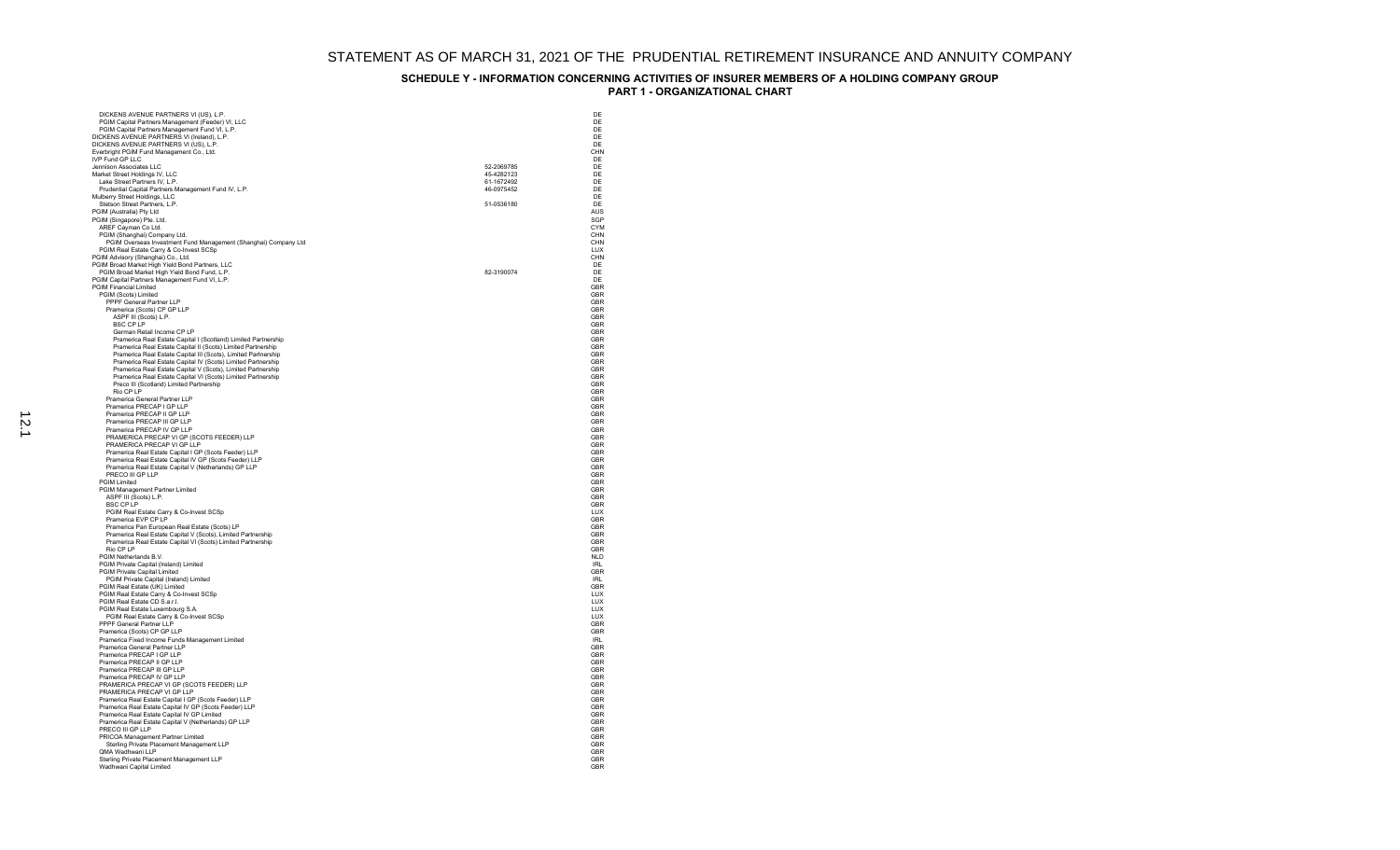|                                                                                                                                                                          |                          | GBR                      |
|--------------------------------------------------------------------------------------------------------------------------------------------------------------------------|--------------------------|--------------------------|
| OMA Wadhwani I I P<br>PGIM Fixed Income Alternatives GP, LLC                                                                                                             |                          | DE                       |
| PGIM Fixed Income Alternatives II GP, LLC                                                                                                                                |                          | DE                       |
| PGIM Fixed Income Alternatives Fund II, L.P.                                                                                                                             |                          | DF                       |
| PGIM Korea Inc.                                                                                                                                                          |                          | <b>KOR</b>               |
| PGIM Private Placement Investors L.P.                                                                                                                                    | 22-3217050               | DE                       |
| PGIM Private Placement Investors, Inc.                                                                                                                                   | 22-3258762               | N.I                      |
| PGIM Private Placement Investors L.P.                                                                                                                                    | 22-3217050               | DE                       |
| PGIM Real Estate (Japan) Ltd.                                                                                                                                            |                          | <b>JPN</b><br><b>JPN</b> |
| Prudential Mortgage Asset Holdings 1 Japan Investment Business Limited Partnership<br>Prudential Mortgage Asset Holdings 2 Japan Investment Business Limited Partnership |                          | <b>JPN</b>               |
| PGIM Real Estate Carry & Co-Invest GP, LLC                                                                                                                               |                          | DF                       |
| PGIM Real Estate Inmuebles, S. de R.L. de C.V                                                                                                                            |                          | <b>MEX</b>               |
| PGIM Real Estate Carry & Co-Invest, L.P.                                                                                                                                 | 82-2357113               | DF                       |
| PGIM Real Estate Inmuebles, S. de R.L. de C.V                                                                                                                            |                          | <b>MFX</b>               |
| PGIM Real Estate Co-Invest Holdings, LLC                                                                                                                                 | 20-4328897               | DE<br>TUX                |
| PGIM Real Estate Carry & Co-Invest SCSp<br>Pramerica Real Estate Capital III (Scots), Limited Partnership                                                                |                          | GBR                      |
| Pramerica Real Estate Capital V (Scots), Limited Partnership                                                                                                             |                          | GBR                      |
| Pramerica Real Estate Capital VI (Scots) Limited Partnership                                                                                                             |                          | <b>GBR</b>               |
| Preco III (Scotland) Limited Partnership                                                                                                                                 |                          | <b>GBR</b>               |
| PGIM Real Estate Global Debt GP, LLC                                                                                                                                     |                          | DE                       |
| PGIM Real Estate S. de R.L. de C.V.                                                                                                                                      |                          | <b>MEX</b>               |
| PGIM Real Estate U.S. CORE Debt Fund GP, LLC                                                                                                                             |                          | DE                       |
| PGIM Real Estate U.S. Debt Fund GP, LLC<br>PGIM Senior Loan Opportunities Management Fund I, L.P.                                                                        | 82-1671984               | DE<br>DF                 |
| PGIM Taronga Investor GP LLC                                                                                                                                             |                          | DE                       |
| PGIM USPF VI Manager, LLC                                                                                                                                                |                          | DE                       |
| PIM KF Blocker Holdings LLC                                                                                                                                              |                          | DF                       |
| PIM KF Blocker V Holdings LLC                                                                                                                                            |                          | DE                       |
| PIM USPF V Manager LLC                                                                                                                                                   |                          | DE                       |
| USPF V Carry LLC                                                                                                                                                         | 46-3190806               | DE                       |
| USPF V Co-Invest LLC<br>USPF V Investment LP                                                                                                                             | 46-3199904<br>46-3211288 | DE<br>DE                 |
| USPF V Investment LP                                                                                                                                                     | 46-3211288               | DF                       |
| PLA Administradora, LLC                                                                                                                                                  |                          | DF                       |
| PLA Asesoria Profesional II, S. de R.L. de C.V.                                                                                                                          |                          | <b>MFX</b>               |
| PGIM Real Estate Mexico S.C.                                                                                                                                             |                          | <b>MEX</b>               |
| PGIM Real Estate MVP Administradora IV, S. de R.L. de C.V.                                                                                                               |                          | <b>MEX</b>               |
| PGIM Real Estate MVP Administradora V, S. de R.L. de C.V.                                                                                                                |                          | <b>MFX</b>               |
| PLA Administradora Industrial SRL<br>TF Proveedora, S.C.                                                                                                                 |                          | <b>MEX</b><br><b>MEX</b> |
| PLA Administradora, S. de R.L. de C.V.                                                                                                                                   | 98-0647124               | <b>MEX</b>               |
| TF Proveedora, S.C.                                                                                                                                                      |                          | <b>MEX</b>               |
| PLA Asesoria Profesional, S.de R.L. de C.V.                                                                                                                              |                          | <b>MFX</b>               |
| PGIM Real Estate Mexico S.C.                                                                                                                                             |                          | MEX                      |
| PGIM Real Estate MVP Administradora IV, S. de R.L. de C.V.                                                                                                               |                          | <b>MEX</b>               |
| PGIM Real Estate MVP Administradora V, S. de R.L. de C.V.                                                                                                                |                          | <b>MFX</b>               |
| PLA Administradora Industrial SRL<br>PLA Administradora, S. de R.L. de C.V.                                                                                              | 98-0647124               | <b>MEX</b><br><b>MEX</b> |
| PLA Mexico Industrial Manager I LLC                                                                                                                                      | 20-0369929               | DE                       |
| PLA Mexico Industrial Manager II LLC                                                                                                                                     | 20-2958294               | DE                       |
| PLA Mexico Residential Manager I, LLC                                                                                                                                    |                          | DE                       |
| PLA Residential Fund III Manager, LLC                                                                                                                                    | 26-0807837               | DE                       |
| PLA Residential Fund III Aggregating Manager, LLC                                                                                                                        | 26-1748223               | DE                       |
| PLA Residential Fund III Limited Manager, LLC                                                                                                                            | 26-1870506<br>20-3935670 | DE<br>DE                 |
| PLA Retail Fund I Manager, LLC<br>PLA Retail Fund I Blue, LP                                                                                                             | 20-5408319               | DE                       |
| PLA Retail Fund I Red. I P                                                                                                                                               | 20-5505067               | DF                       |
| PLA Retail Fund I, LP                                                                                                                                                    | 20-5029185               | DF                       |
| PLA Retail Fund II Manager, LLC                                                                                                                                          |                          | DF                       |
| PLA Retail Fund II Aggregating Manager, LLC                                                                                                                              |                          | DF                       |
| PLA Retail Fund II U.S. Carry/Co-Invest, LP                                                                                                                              | 81-1590365               | DE                       |
| PLA Retail Fund II, LP                                                                                                                                                   | 47-2096107               | DE<br>DE                 |
| PLA Retail Fund II, LLC<br>PLA Retail Fund II U.S. Carry/Co-Invest, LP                                                                                                   | 81-1590365               | DE                       |
| PLA Retail Fund II, LP                                                                                                                                                   | 47-2096107               | DE                       |
| PLA Services Manager Mexico, LLC                                                                                                                                         | 38-3869145               | DE                       |
| PLA Asesoria Profesional II, S. de R.L. de C.V.                                                                                                                          |                          | <b>MEX</b>               |
| PLA Asesoria Profesional, S.de R.L. de C.V.                                                                                                                              |                          | <b>MFX</b>               |
| PREFG Hanwha Manager, LLC                                                                                                                                                | 46-4151721               | DE                       |
| PREI Acquisition I, Inc.<br>EuroCore GP S.à r.l.                                                                                                                         | 76-0716270               | DE<br>TUX                |
| EVP II GP S.à r.l.                                                                                                                                                       |                          | LUX                      |
| EVP II Sweden Resi I GP S.à r.l.                                                                                                                                         |                          | LUX                      |
| PERFF II Co-Invest 1 GP S à r.l.                                                                                                                                         |                          | <b>TUX</b>               |
| PEREF II PV S.r.I                                                                                                                                                        |                          | <b>ITA</b>               |
| PEREF II GP S.á r.l.                                                                                                                                                     |                          | <b>LUX</b>               |
| PGIM AVP IV GP S.à r.l.                                                                                                                                                  |                          | <b>TUX</b>               |
| PGIM LTIF Berlin GP S.à r.l.<br>PGIM I TIF Berlin MI P S àr L                                                                                                            |                          | LUX<br><b>TUX</b>        |
| PGIM M Campus GP S.á r.l.                                                                                                                                                |                          | <b>LUX</b>               |
| PGIM Real Estate Capital VII GP S.à r.l.                                                                                                                                 |                          | LUX                      |
| PGIM Real Estate Debt GmbH                                                                                                                                               |                          | DEU                      |
| PGIM Real Estate Management Luxembourg S.a.r.l.                                                                                                                          |                          | LUX                      |
| PGIM REF Europe GP S.à r.l.                                                                                                                                              |                          | LUX                      |
| PGIM REF EUROPE SCSp                                                                                                                                                     |                          | LUX                      |
| PREI Acquisition II, Inc.                                                                                                                                                | 87-0692760               | DE                       |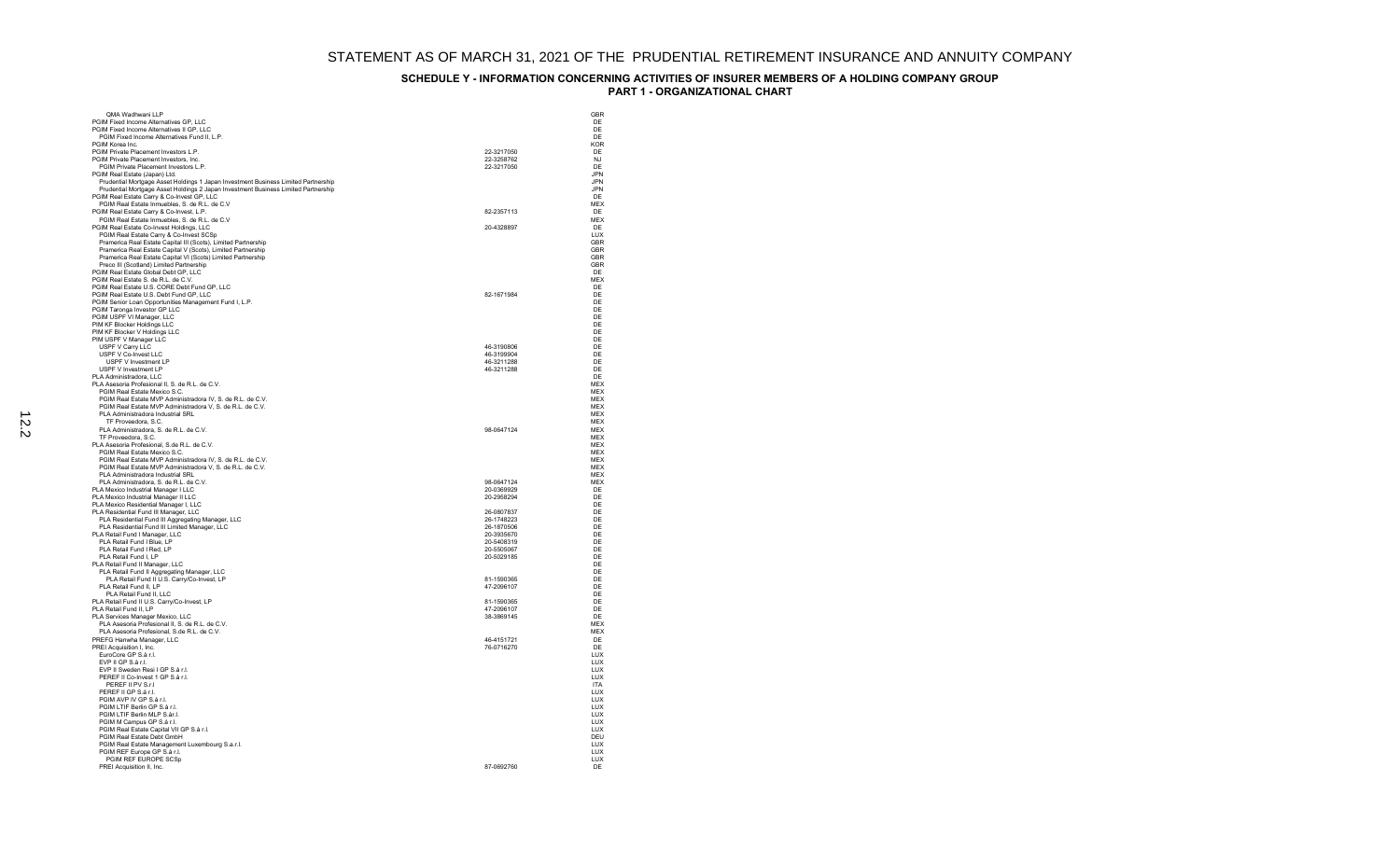| PGIM Real Estate Germany AG                                                                   |                          | DEU               |
|-----------------------------------------------------------------------------------------------|--------------------------|-------------------|
| Asia Property Fund III GP S.a.r.I.                                                            |                          | LUX               |
| ASPF II - Feeder Fund GmbH                                                                    |                          | DEU               |
| ASPF II Management GmbH                                                                       |                          | DFU               |
| ASPF II - Verwaltungs - GmbH & Co. KG<br>European Value Partners GP S.a.r.l.                  |                          | DEU<br><b>TUX</b> |
| PGIM LTIF GP S.à.r.l.                                                                         |                          | <b>LUX</b>        |
| PGIM Real Estate Carry & Co-Invest GP S.á r.l.                                                |                          | LUX               |
| PGIM Real Estate France SAS                                                                   |                          | <b>FRA</b>        |
| PGIM Real Estate Italy S.r.l.                                                                 |                          | <b>ITA</b>        |
| PGIM Real Estate Luxembourg S.A.<br>Pramerica (Luxembourg) CP GP S.a.r.l.                     |                          | LUX<br><b>TUX</b> |
| TMW ASPF I Verwaltungs GmbH & Co. KG                                                          |                          | DEU               |
| TMW ASPF Management GmbH                                                                      |                          | DEU               |
| United States Property Fund VI GP S.à r.l.                                                    |                          | <b>TUX</b>        |
| PREI Acquisition LLC                                                                          |                          | DF                |
| Prudential/TMW Real Estate Group LLC                                                          | 76-0716270               | DE                |
| Rock Marty GP S.à r.l.<br>TMW Real Estate Group, LLC                                          | 58-1469519               | LUX<br>DE         |
| TMW Management, LLC                                                                           | 58-2446544               | GA                |
| TMW Realty Advisors, LLC                                                                      | 58-1469519               | GA                |
| TMW USPF Verwaltungs GmbH                                                                     | 98-0225435               | DEU               |
| USPF V - Verwaltungs - GmbH & Co. KG<br>PREI HYDG, LLC                                        | 98-1066511               | DEU<br>DE         |
| PRISA Fund Manager LLC                                                                        | 46-1234240               | DF                |
| PRISA II Fund Manager LLC                                                                     |                          | DF                |
| PRISA III Fund PIM, LLC                                                                       | 26-0703167               | DF                |
| PRISA III Fund GP, LLC                                                                        | 26-0703262               | DE                |
| PRREF II Fund Manager LLC<br>Pru Alpha Partners I. LLC                                        | 33-1184402               | DF<br>DE          |
| Pru Fixed Income Emerging Markets Partners I, LLC                                             |                          | DE                |
| Prudential Fixed Income Global Liquidity Relative Value Partners, LLC                         |                          | DE                |
| Prudential Fixed Income U.S. Relative Value Partners, LLC                                     |                          | DF                |
| <b>Prudential Trust Company</b>                                                               | 23-2189568               | PA                |
| QMA LLC                                                                                       | 33-1077887               | <b>NJ</b><br>DF   |
| QMA JP EM All Cap Equity Partners LLC<br>The Keynes Dynamic Beta Strategy (US) Fund GP LLC    |                          | DF                |
| Ross Avenue Energy Fund Holdings, LLC                                                         | 47-3614179               | DE                |
| Prudential Capital Energy Opportunity Fund, L.P.                                              | 47-3551881               | DF                |
| Prudential Capital Energy Partners, L.P.                                                      | 47-3566520               | DF                |
| PRUDENTIAL CAPITAL ENERGY PARTNERS MANAGEMENT (FEEDER), LLC                                   | 47-3590499               | DF<br>DE          |
| Prudential Capital Energy Partners Management Fund, L.P.<br>Senior Housing Partners IV L.L.C. | 45-2222533               | DE                |
| Senior Housing Partners V, LLC                                                                | 47-1982804               | DF                |
| SENIOR HOUSING PARTNERS VI GP LLC                                                             | 83-1479515               | DE                |
| Senior Housing Partnership Fund IV L.L.C.                                                     | 45-2228275               | DE                |
| SENIOR HOUSING PARTNERSHIP FUND VI GP LLC                                                     | 83-1460765               | DE                |
| SHP IV Carried Interest, LP<br>SHP V Carried Interest, L.P.                                   | 46-2533632<br>47-1993225 | DE<br>DE          |
| Senior Housing Partnership Fund V, LLC                                                        | 47-1981127               | DE                |
| SMP Holdings, Inc.                                                                            | 22-3451934               | DF                |
| TRGOAG Company, Inc.                                                                          | 22-3195450               | DF                |
| Wabash Avenue Holdings V, LLC                                                                 | 81-2692248               | DE                |
| PCP V Cayman AIV GP, L.P.<br>Wabash Avenue Partners V, L.P.                                   | 98-1334164<br>81-2679691 | <b>CYM</b><br>DE  |
| Waveland Avenue Holdings I, LLC                                                               | 84-2857360               | DE                |
| PGIM Senior Loan Opportunities Management (Feeder) I, LLC                                     |                          | DE                |
| PGIM Senior Loan Opportunities Management Fund I, L.P.                                        |                          | DE                |
| Waveland Avenue Partners I (Ireland), L.P.                                                    |                          | DF<br>DE          |
| Waveland Avenue Partners I (US), L.P.<br>Waveland Avenue Partners I (Ireland), L.P.           |                          | DF                |
| Waveland Avenue Partners I (US), L.P.                                                         |                          | DF                |
| PIFM Holdco, LLC                                                                              | 13-4122960               | DF                |
| PGIM Investments LLC                                                                          | 22-3468527               | NY                |
| PGIM Strategic Financing LLC<br>PGIM International Financing Inc.                             | 83-2672711               | DF<br>DE          |
| PGIM European Financing Limited                                                               | 98-1460519               | <b>BMU</b>        |
| Prudential Investment Management Services LLC                                                 | 37-1610226               | DF                |
| Prudential Mutual Fund Services LLC                                                           | 22-3489487               | NY                |
| Pruco Assignment Corporation                                                                  |                          | <b>BRB</b>        |
| PRUCO. LLC<br>Prudential Capital and Investment Services, LLC                                 | 22-1916652<br>22-2422630 | N.I<br>DF         |
| Broome Street Holdings, LLC                                                                   |                          | DE                |
| <b>Braeloch Successor Corporation</b>                                                         | 52-1410008               | DF                |
| Braeloch Holdings Inc.                                                                        | 72-1195798               | DF                |
| Graham Resources, Inc.                                                                        | 72-0839016               | DF                |
| Graham Royalty, Ltd.<br>Prudential Equity Group, LLC                                          | 72-0899620<br>22-2347336 | LA<br>DE          |
| Prudential Securities Secured Financing Corporation                                           | 13-3526694               | DF                |
| Prudential Securities Structured Assets, Inc.                                                 | 31-0944462               | DE                |
| Pruservicos Participacoes Ltda.                                                               |                          | <b>BRA</b>        |
| Prudential do Brasil Seguros de Vida S.A.                                                     |                          | <b>RRA</b>        |
| Prudential do Brasil Vida em Grupo S.A.<br>Prudential Annuities Holding Company, Inc.         | 13-3921265               | <b>BRA</b><br>DF  |
| Prudential Annuities, Inc.                                                                    | 06-1198540               | DE                |
| AST Investment Services, Inc.                                                                 | 06-1332633               | CT                |
| Prudential Annuities Distributors, Inc.                                                       | 06-1212909               | DF                |
| Prudential Annuities Information Services & Technology Corporation                            | 06-1181537               | DE                |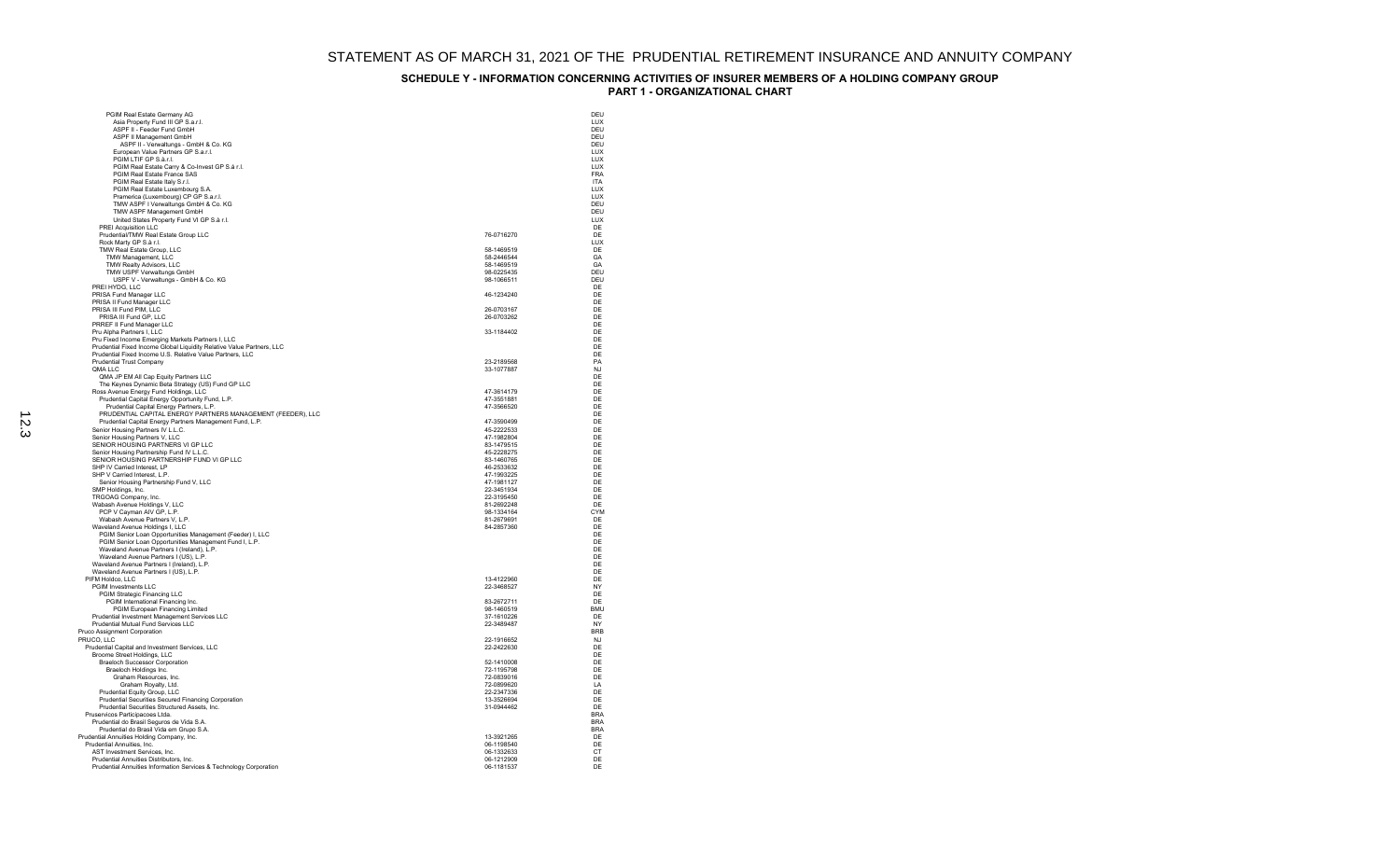| Prudential Annuities Life Assurance Corporation                                                                                 | 86630 | 06-1241288               | AZ                       |
|---------------------------------------------------------------------------------------------------------------------------------|-------|--------------------------|--------------------------|
| Ironbound Fund LLC<br>PGIM Fixed Income Alternatives Fund, L.P.                                                                 |       | 80-0588812               | DE<br>DE                 |
| Passaic Fund LLC                                                                                                                |       | 82-5270007               | DE                       |
| PGIM Fixed Income Alternatives Fund, L.P.                                                                                       |       |                          | DF                       |
| PGIM Agricultural Investors, LP<br>Prudential QOZ Investment Fund 1, LLC                                                        |       | 83-1893258<br>83-3152819 | DE<br>DE                 |
| Vailsburg Fund LLC                                                                                                              |       | 61-1719773               | DE                       |
| Prudential IBH Holdco, Inc.                                                                                                     |       | 22-3804354               | DE                       |
| Prudential Bank & Trust, FSB                                                                                                    |       | 58-1861313               | US                       |
| Prudential International Insurance Holdings, Ltd.<br>DHFL PRAMERICA LIFE INSURANCE COMPANY LIMITED                              |       | 51-0389061               | DF<br>IND                |
| Gibraltar Reinsurance Company Ltd.                                                                                              |       |                          | <b>BMU</b>               |
| Pramerica Business Consulting (Shanghai) Company Limited                                                                        |       |                          | CHN                      |
| Pramerica Financial Asia Headquarters Pte. Ltd.                                                                                 |       |                          | SGP                      |
| Pramerica Systems Ireland Limited                                                                                               |       |                          | IRI<br><b>JPN</b>        |
| Prudential Holdings of Japan, Inc.<br>The Gibraltar Life Insurance Co., Ltd.                                                    |       | 98-0408643               | <b>JPN</b>               |
| CLIS Co., Ltd.                                                                                                                  |       |                          | <b>JPN</b>               |
| Coral Reef Unit Trust                                                                                                           |       |                          | <b>CYM</b>               |
| Coral Reef, L.P.                                                                                                                |       | 98-1557564               | <b>CYM</b>               |
| Gold, L.P.<br>Gold II, L.P.                                                                                                     |       | 98-1557887               | <b>CYM</b><br><b>CYM</b> |
| Green Tree, L.P.                                                                                                                |       | 98-1438145               | CYM                      |
| Prudential Mortgage Asset Holdings 1 Japan Investment Business Limited Partnership                                              |       |                          | <b>JPN</b>               |
| The Prudential Gibraltar Financial Life Insurance Co., Ltd.                                                                     |       |                          | <b>JPN</b>               |
| PG Friendly Partners Co., Ltd.<br>The Prudential Life Insurance Company, Ltd.                                                   |       | 98-0433392               | .JPN<br><b>JPN</b>       |
| Coral Reef Unit Trust                                                                                                           |       |                          | <b>CYM</b>               |
| Pine Tree, L.P.                                                                                                                 |       | 98-1437611               | <b>CYM</b>               |
| Platinum, L.P.                                                                                                                  |       | 98-1558206               | CYM                      |
| Platinum II, L.P.                                                                                                               |       | 98-1558175               | <b>CYM</b>               |
| Prudential General Services of Japan Y.K.<br>Prudential Mortgage Asset Holdings 2 Japan Investment Business Limited Partnership |       |                          | <b>JPN</b><br><b>JPN</b> |
| Prudential Trust Co., Ltd.                                                                                                      |       |                          | <b>JPN</b>               |
| Prudential International Investments Company, LLC                                                                               |       | 22-3773705               | DE                       |
| New Savanna                                                                                                                     |       | 98-1269397               | <b>CYM</b>               |
| PIIC Limited<br>PLAI Limited                                                                                                    |       |                          | <b>CYM</b><br><b>CYM</b> |
| PIIC Limited                                                                                                                    |       |                          | CYM                      |
| PFI EM-Tech Fund I, LLC                                                                                                         |       | 83-3561487               | DE                       |
| PGIM INDIA ASSET MANAGEMENT PRIVATE LIMITED                                                                                     |       |                          | IND                      |
| PGIM INDIA TRUSTEES PRIVATE LIMITED<br>PGIM Japan Co., Ltd.                                                                     |       |                          | <b>IND</b><br><b>JPN</b> |
| PGIM Securities Investment Trust Enterprise                                                                                     |       |                          | <b>TWN</b>               |
| PGLH of Delaware, Inc.                                                                                                          |       | 01-0722005               | DE                       |
| PGIM INDIA ASSET MANAGEMENT PRIVATE LIMITED                                                                                     |       |                          | IND                      |
| PGIM INDIA TRUSTEES PRIVATE LIMITED<br>Pramerica Financial Asia Limited                                                         |       |                          | <b>IND</b><br><b>VGB</b> |
| PGIM (Hong Kong) Ltd.                                                                                                           |       |                          | <b>HKG</b>               |
| Pramerica SGR S.p.A                                                                                                             |       |                          | <b>ITA</b>               |
| Prudential Chile II SpA                                                                                                         |       |                          | CHL                      |
| Prudential Chile SpA<br>Administradora de Inversiones Previsionales SpA                                                         |       |                          | CHL<br>CHI               |
| Inversiones Previsionales Chile SpA                                                                                             |       |                          | CHI                      |
| Administradora de Fondos de Pensiones Habitat, S.A.                                                                             |       |                          | CHL                      |
| Inversiones Previsionales Dos SpA                                                                                               |       |                          | CHL                      |
| Administradora de Fondos de Pensiones Habitat, S.A.<br>Inversiones Previsionales Chile SpA                                      |       |                          | CHL<br>CHI               |
| Prudential Life Insurance Company of Taiwan Inc.                                                                                |       |                          | <b>TWN</b>               |
| Prudential Seguros Mexico, S.A. de C.V.                                                                                         |       |                          | <b>MEX</b>               |
| Prudential Seguros, S.A.                                                                                                        |       |                          | <b>ARG</b>               |
| Prudential Servicios, S. de R.L. de C.V.<br>Pruservicos Participacoes Ltda.                                                     |       |                          | <b>MEX</b><br><b>BRA</b> |
| Wellness Services SRL                                                                                                           |       |                          | ARG                      |
| Prudential International Insurance Service Company, L.L.C.                                                                      |       | 51-0389060               | DE                       |
| GIBRALTAR INDIA SOLUTIONS LLP                                                                                                   |       |                          | <b>IND</b>               |
| Gibraltar International Insurance Services Company, Inc.                                                                        |       | 84-1995926               | DE                       |
| Gibraltar International Service LLC<br>GIBRALTAR INDIA SOLUTIONS LLP                                                            |       |                          | DE<br><b>IND</b>         |
| Wellness Services Ecossistema De Bem Estar Ltda.                                                                                |       |                          | <b>BRA</b>               |
| PIISC Holdings (UK) Limited                                                                                                     |       |                          | <b>GBR</b>               |
| Prudential Seguros Mexico, S.A. de C.V.                                                                                         |       |                          | MEX                      |
| Prudential Seguros, S.A.<br>Prudential Systems Japan, Limited                                                                   |       |                          | <b>ARG</b><br>.IPN       |
| Rockstone Co., Ltd.                                                                                                             |       |                          | <b>JPN</b>               |
| Wellness Services Ecossistema De Bem Estar Ltda.                                                                                |       |                          | <b>BRA</b>               |
| <b>Wellness Services SRL</b>                                                                                                    |       |                          | <b>ARG</b>               |
| Prudential International Investments, LLC<br>Prudential International Investments Advisers, LLC                                 |       | 22-2615976<br>61-1462577 | DE<br>DF                 |
| Prudential Servicios, S. de R.L. de C.V.                                                                                        |       |                          | <b>MEX</b>               |
| Prudential Japan Holdings, LLC                                                                                                  |       | 22-3795856               | DE                       |
| PGI Co., Ltd                                                                                                                    |       |                          | .JPN                     |
| CLIS Co., Ltd.                                                                                                                  |       |                          | <b>JPN</b>               |
| Kyoei Annuity Home Co. Ltd. (Kabushiki Kaisha Kyouei Nenkin Home)<br>PG Business Service Co., Ltd                               |       |                          | <b>JPN</b><br>.IPN       |
| PG Collection Service Co., Ltd.                                                                                                 |       |                          | .JPN                     |
| Prudential General Services of Japan Y.K.                                                                                       |       |                          | <b>JPN</b>               |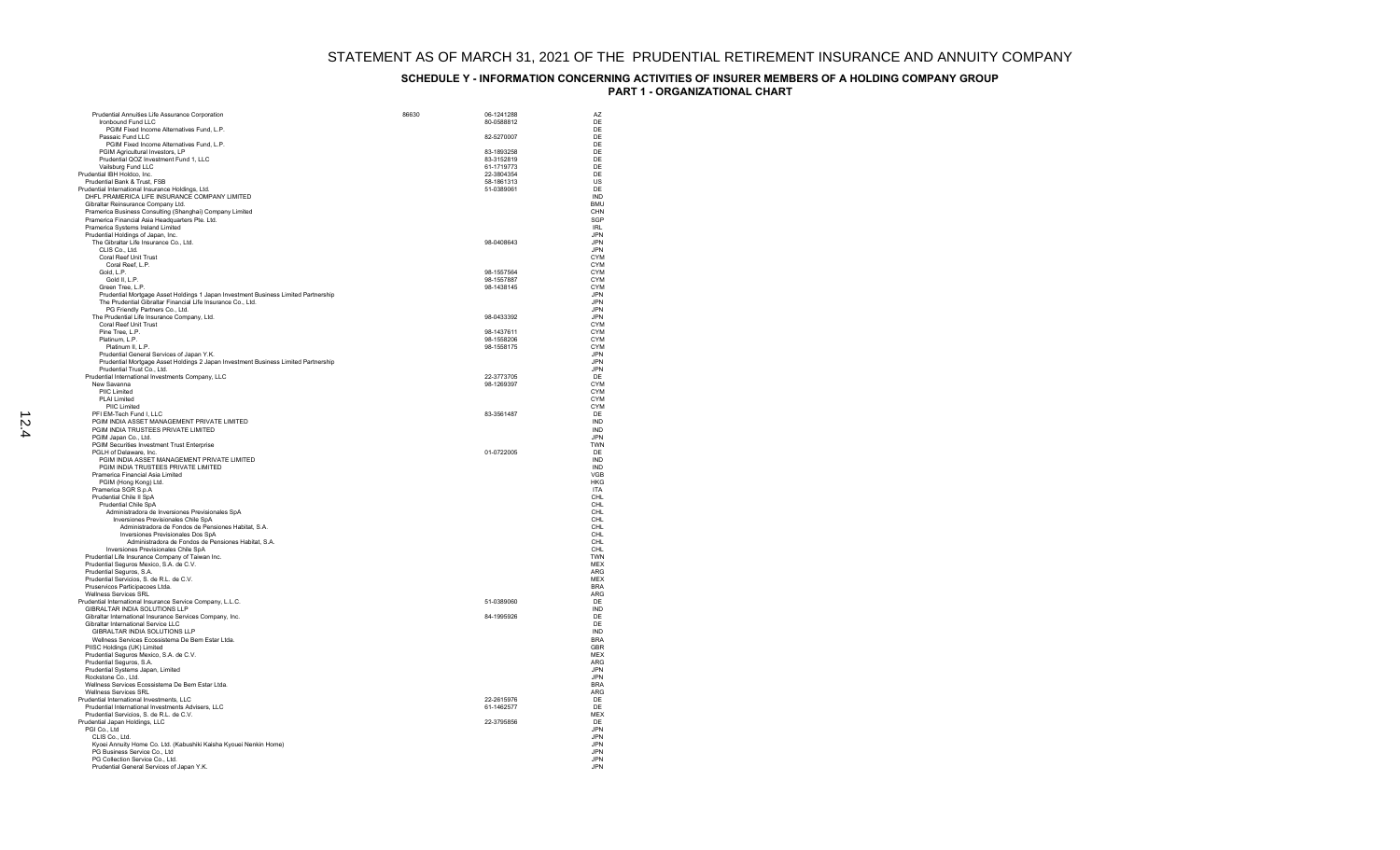| Prudential Gibraltar Agency Co., Ltd. (Prudential Gibraltar Agency Kabushiki Kaisha)<br>Sanei Collection Service Co., Ltd. (Kabushiki Kaisha Sanei Shuuno Service) |       |                          | .JPN<br><b>JPN</b>       |
|--------------------------------------------------------------------------------------------------------------------------------------------------------------------|-------|--------------------------|--------------------------|
| Prudential Newark Realty, LLC                                                                                                                                      |       |                          | N.I                      |
| Prudential Retirement Financial Services Holding LLC                                                                                                               |       |                          | DE                       |
| Global Portfolio Strategies, Inc.                                                                                                                                  |       | 06-1055669               | CT                       |
| Prudential Workplace Solutions Group Services, LLC<br>Quartzsite, LLC                                                                                              |       |                          | DF<br>DE                 |
| The Prudential Insurance Company of America                                                                                                                        | 68241 | 22-1211670               | N.I                      |
| Broad Street Global Advisors LLC                                                                                                                                   |       |                          | DE                       |
| Campus Drive, LLC                                                                                                                                                  |       |                          | DE                       |
| Colico II. Inc.                                                                                                                                                    |       | 65-1188865               | DF                       |
| COLICO, INC.                                                                                                                                                       |       | 26-0004065               | DE                       |
| Coral Reef GP                                                                                                                                                      |       |                          | CYM                      |
| Coral Reef, L.P.<br>Cottage Street Investments LLC                                                                                                                 |       |                          | <b>CYM</b><br>DE         |
| Cottage Street Orbit Acquisition, LLC                                                                                                                              |       |                          | DE                       |
| Don Cesar Investor LLC                                                                                                                                             |       |                          | DE                       |
| Dryden Arizona Reinsurance Term Company                                                                                                                            | 14296 | 41-2214052               | A7                       |
| Dryden Finance II, LLC                                                                                                                                             |       | 22-3626219               | DE                       |
| Edison Place Senior Note LLC                                                                                                                                       |       | 26-2159422               | DE                       |
| GA 1600 Commons LLC<br>GA 333 Hennepin Investor LLC                                                                                                                |       | 82-5255153               | DF<br>DE                 |
| GA/MDI 333 Hennepin Associates LLC                                                                                                                                 |       | 82-3477796               | DE                       |
| GA Bay Area GP LLC                                                                                                                                                 |       | 82-5049621               | DE                       |
| GA Bay Area Investor LLC                                                                                                                                           |       | 82-5218431               | DE                       |
| <b>GA Belden LLC</b>                                                                                                                                               |       |                          | DF                       |
| <b>GA BV LLC</b>                                                                                                                                                   |       | 85-2192263               | DE                       |
| GA Cal Crossings, LLC<br><b>GA CLARENDON LLC</b>                                                                                                                   |       |                          | DF<br>DF                 |
| <b>GA Collins LLC</b>                                                                                                                                              |       | 81-3122403               | DE                       |
| MC GA COLLINS HOLDINGS LLC                                                                                                                                         |       |                          | DF                       |
| MC GA COLLINS REALTY LLC                                                                                                                                           |       | 81-3680884               | DE                       |
| GA E. 22nd Street Apartments Holdings LLC                                                                                                                          |       | 82-5073220               | DE                       |
| 210-220 E. 22nd Street SSGA Owner, LLC                                                                                                                             |       | 47-4878597               | DF                       |
| GA East 86 Street LLC<br>GA JHCILLIC                                                                                                                               |       | 81-1497433               | DE<br>DF                 |
| GA Manor at Harbour Island, LLC                                                                                                                                    |       |                          | DE                       |
| Manor at Harbour Island, LLC                                                                                                                                       |       | 81-1191446               | DE                       |
| GA MENLO PARK INVESTOR LLC                                                                                                                                         |       | 82-5093453               | DE                       |
| GA Metro II C                                                                                                                                                      |       | 81-1517096               | DF                       |
| <b>GA TRITON INVESTOR LLC</b>                                                                                                                                      |       | 82-5245041               | DF                       |
| GA W Paces LLC<br>GIBRALTAR BSN HOLDINGS SDN BHD                                                                                                                   |       |                          | DE<br><b>MYS</b>         |
| Gibraltar BSN Life Berhad                                                                                                                                          |       |                          | <b>MYS</b>               |
| NorthBound Emerging Manager Fund II-A, LP.                                                                                                                         |       |                          | <b>NY</b>                |
| Gibraltar Universal Life Reinsurance Company                                                                                                                       | 16089 | 81-4923311               | A7                       |
| Ironbound Fund LLC                                                                                                                                                 |       | 80-0588812               | DE                       |
| Vailsburg Fund LLC                                                                                                                                                 |       | 61-1719773               | DE                       |
| Gold GP Limited<br>Gold II, L.P.                                                                                                                                   |       | 98-1558450<br>98-1557887 | <b>CYM</b><br><b>CYM</b> |
| Gold, L.P.                                                                                                                                                         |       | 98-1557564               | CYM                      |
| Green Tree GP                                                                                                                                                      |       | 98-1436961               | <b>CYM</b>               |
| Halsey Street Investments LLC                                                                                                                                      |       |                          | DE                       |
| Impact Investments Bridges UK S.a.r.I                                                                                                                              |       | 98-1281533               | LUX                      |
| Inter-Atlantic G Fund, L.P.                                                                                                                                        |       |                          | DE                       |
| Ironbound Fund LLC<br>LINEUP LLC                                                                                                                                   |       | 80-0588812<br>81-0746888 | DE<br>DF                 |
| TENSATOR HOLDINGS LTD                                                                                                                                              |       |                          | GBR                      |
| Orchard Street Acres Inc.                                                                                                                                          |       | 46-4516531               | DF                       |
| Passaic Fund LLC                                                                                                                                                   |       | 82-5270007               | DE                       |
| PFI EM-Tech Fund I, LLC                                                                                                                                            |       | 83-3561487               | DE                       |
| PGIM Broad Market High Yield Bond Fund, L.P.                                                                                                                       |       | 82-3190074               | DE                       |
| PGIM Loan Originator Manager Limited<br>PGIM REF Europe Member, LLC                                                                                                |       |                          | GBR<br>DF                |
| PGIM REF EUROPE SCSp                                                                                                                                               |       |                          | LUX                      |
| PGIM Securities Investment Trust Enterprise                                                                                                                        |       |                          | TWN                      |
| Pine Tree GP                                                                                                                                                       |       | 98-1437233               | <b>CYM</b>               |
| PLA Retail Fund I, LP                                                                                                                                              |       | 20-5029185               | DF                       |
| Platinum GP Limited                                                                                                                                                |       | 98-1558717               | <b>CYM</b>               |
| Platinum II, L.P.<br>Platinum, L.P.                                                                                                                                |       | 98-1558175<br>98-1558206 | <b>CYM</b><br>CYM        |
| PR GA SCP Apartments, LLC                                                                                                                                          |       | 81-1517254               | DF                       |
| SCP Apartments, LLC                                                                                                                                                |       | 47-3512192               | DE                       |
| Pramerica (Hong Kong) Holdings Limited                                                                                                                             |       |                          | <b>HKG</b>               |
| Pramerica Fosun Life Insurance Co., Ltd.                                                                                                                           |       |                          | CHN                      |
| Pramerica Holdings Ltd                                                                                                                                             |       |                          | GBR                      |
| PGIM European Services Limited<br>PRECO ACCOUNT PARTNERSHIP III, LP                                                                                                |       | 20-4053134               | GBR<br>DE                |
| PRECO Account Partnership IV LP                                                                                                                                    |       | 26-2806036               | DE                       |
| Pru 101 Wood LLC                                                                                                                                                   |       |                          | DE                       |
| PRU 3XSquare, LLC                                                                                                                                                  |       |                          | DE                       |
| Pruco Life Insurance Company                                                                                                                                       | 79227 | 22-1944557               | A7                       |
| Edison Place Senior Note LLC                                                                                                                                       |       | 26-2159422               | DE                       |
| <b>GA BV LLC</b>                                                                                                                                                   |       | 85-2192263               | DE<br>DE                 |
| Ironbound Fund LLC<br>LINEUP LLC                                                                                                                                   |       | 80-0588812<br>81-0746888 | DF                       |
| Passaic Fund LLC                                                                                                                                                   |       | 82-5270007               | DF                       |
| Pruco Life Insurance Company of New Jersey                                                                                                                         | 97195 | 22-2426091               | NJ                       |
|                                                                                                                                                                    |       |                          |                          |